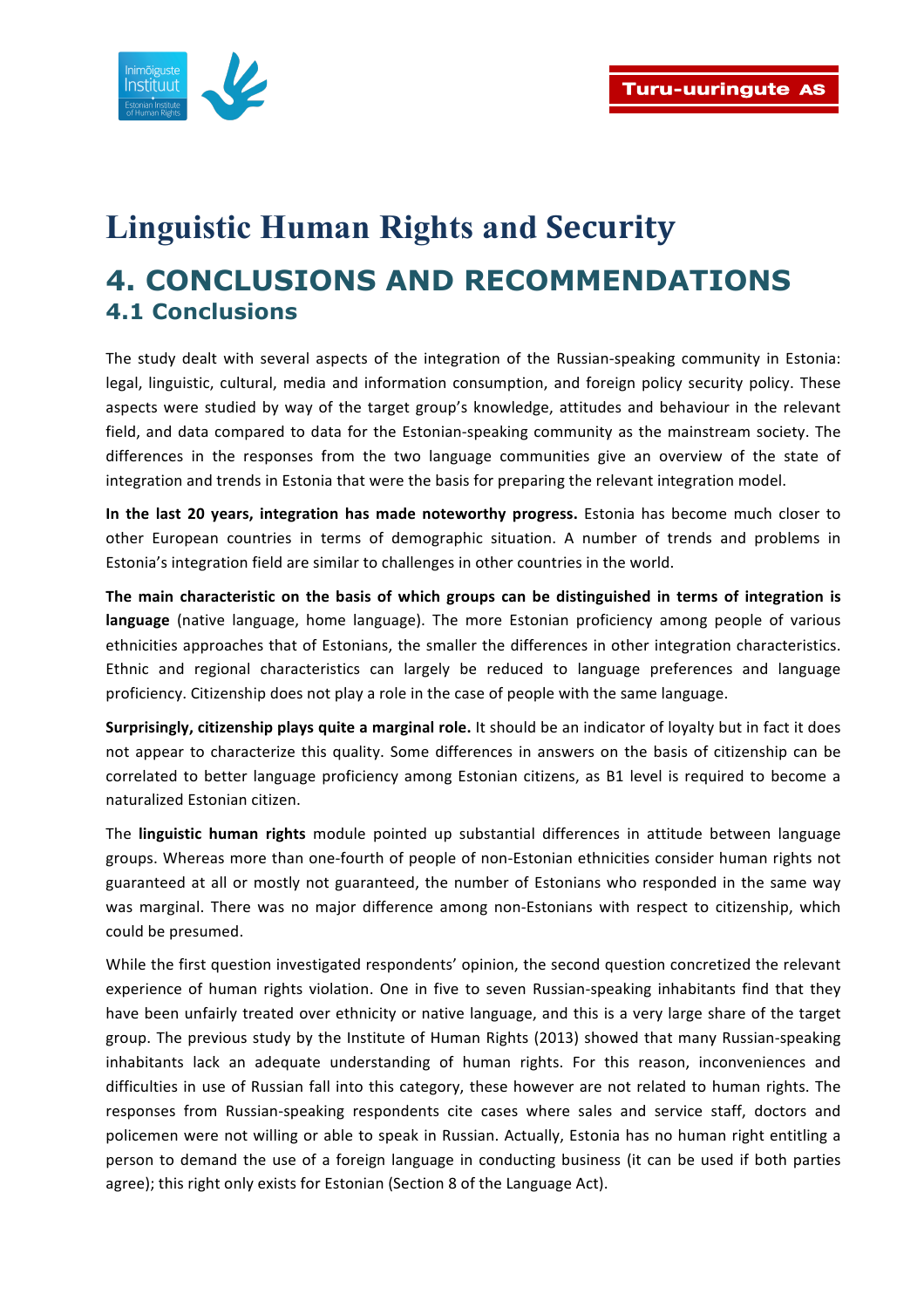

It is above all the younger age groups (15-34, and above all the 15-24 group, where discrimination is perceived 5% more often) that more frequently mention **violation of their rights due to ethnicity or native language**. It is especially noticeable in Tallinn where the environment of segregated communities allows one community to get by without having to use Estonian. At the same time, language requirements are high in the workplace. No doubt people who have spent a larger part of their lives in the independent Republic of Estonia have higher expectations regarding equal treatment than the older generations do. The reason is probably the insufficient Estonian proficiency instilled by the Russianlanguage education system (although it does correspond to the outdated curriculum), as a result of which graduates of Russian-language schools are not capable of competing for jobs and participating in further education. Several other studies (such as IM 2013) have found the same embitterment and general anti-Estonian attitude among current graduates of Russian schools. Pensioners and people with lower educational attainment have the least problems, as they do not compete for jobs that require better language proficiency. In more than 10 cases, respondents complained about difficulties in finding work due to insufficient Estonian proficiency. Thus the Russian speaking inhabitants were unable to identify any specific human right violation for linguistic or ethnic grounds; however, they did consider inconveniences related to use of Russian in Estonia to be human rights violations even though they cannot be categorized as such.

To a greater extent than average, Russian-speaking respondents with undetermined citizenship see problems with guarantees for human rights and perceive violations of human rights. It is possible that their opinions are influenced by a misconception disseminated by the Russian Federation – that members of this social group have the right to Estonian citizenship even if they do not meet the requirements (the Estonian state has allegedly deprived or "stripped" them of citizenship) as well as by the personal inability to receive Estonian citizenship due to low language proficiency. Several respondents consider it a violation of their rights that they have not been given citizenship even though they have lived all their lives in Estonia and paid their taxes. But neither is this a human right. Citizenship is a legal bond between individual and state that is predicated on loyalty; taxes are to be paid even in the absence of loyalty. A negative attitude from Estonians is also cited (for example, being urged in Internet comment sections to move back to Russia).

Another important factor to be considered is that in international forums, Russia tries to portray the integration problems experienced by the Russian-language population as a violation of their human rights. With its "compatriots policy", Russia is in fact perpetuating segregation, working at cross purposes to the efforts of Estonian integration policy.

Here the experience of 18% of Estonians in Ida-Viru County in the northeast stands out, which probably expresses disillusionment with the limitation/impossibility of conducting business in Estonian (sales staff were unable to speak Estonian to them in shops) in this region. In addition, other sources have reported that doctors not proficient in Estonian have misdiagnosed patients in Ida-Viru County, and that service staff have refused to communicate in Estonian, among other episodes. This is undoubtedly a case of a human rights violation where the state must intervene.

The use of Estonian, the official language, is tied to proficiency. Proficiency in Estonian as the official language is considered by 75% of Russian-language respondents to be necessary for all Estonian inhabitants, while 99% consider it necessary for city council members and state and local government officials, 98% say it is necessary for medical personnel, 95% for sales and service staff and 94% for teachers. The percentage of ethnic Estonian respondents who say it is necessary is even higher: 98% of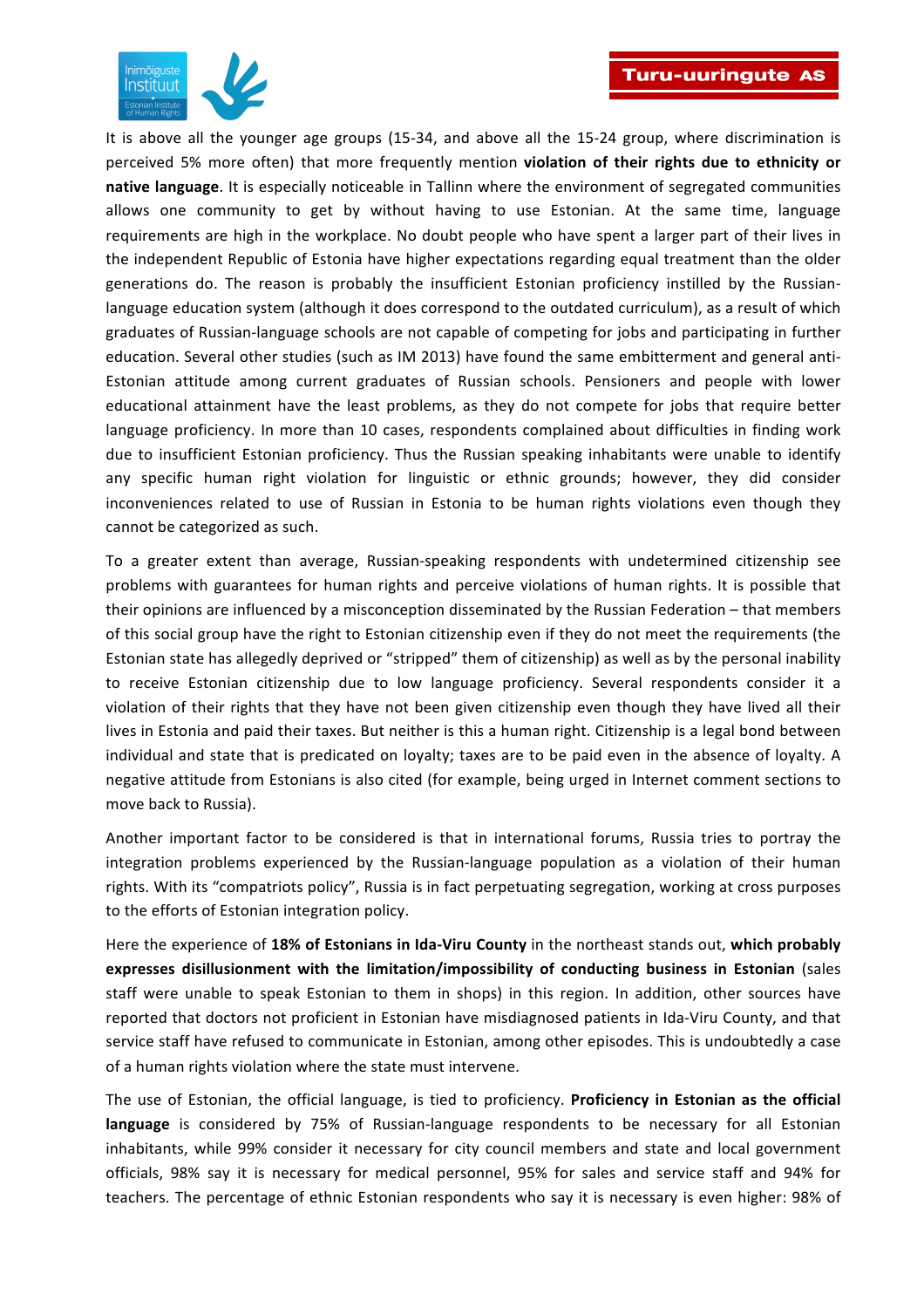

Estonians consider proficiency in Estonian to be very or somewhat necessary in the case of all inhabitants, while 100% of Estonians said it was necessary for the rest of the categories.

There are large disparities between the various language environments, and in regions with poorer proficiency in the official language, fewer people consider the official language particularly important. **Ninety per cent of the Russian-speaking respondents in Tallinn and just over half (54%) of Ida-Viru** County residents find that all Estonian inhabitants should be proficient in Estonian at the necessary **level.**

**Perception of the need for Estonian proficiency is related to success.** Ninety per cent of Russianlanguage respondents with higher education and Russian-language respondents in the highest income bracket (over 650 euros per family member) consider proficiency in Estonian to be very or somewhat necessary in the case of all inhabitants. Women, too, stress the necessity. This is a well-known psycholinguistic principle where women adapt more rapidly to and adopt a new culture, including language. Among Russian-speaking schoolchildren, 9% consider Estonian proficiency very necessary, which above all shows disillusionment and antagonism toward the state.

Although Estonian proficiency is considered important, **Russian-speaking respondents do not perceive their own Estonian proficiency to be very high (June 2015)**: 13% are fluent in it and 25% have good proficiency (understand, speak and write). A further 25% is proficient at a conversational level (they comprehend and speak some Estonian). Twenty-five per cent can understand Estonian and 12% have no proficiency. These indicators vary significantly depending on the age, place of residence and educational level of the respondents: more than half of respondents who are under 35 and have higher education have good proficiency in Estonian, even as only 42% in Ida-Viru County are capable of speaking basic Estonian. Still, this is an important step forward, as a census taken a generation ago (1989) found that only 14% of people of other nationalities spoke Estonian.

The greatest share of Russian-speaking respondents has acquired proficiency in the course of practical **training (57%).** A total of 39% had picked up the language in Russian-language schools, and 23% at language courses. It appears that the most important factor contributing to acquisition of Estonian is Estonian language study in general educational schools, which is also shown by the high Estonian proficiency in the up-to-34 age group. At the same time, the segregated environment is a key impediment to improving and reinforcing Estonian proficiency, as it does not promote the retention of Estonian proficiency by way of practice. The better language proficiency, the more the language has been learned at school and through practical communication and, in the case of younger respondents, in early childhood at school and pre-school. Language courses have been more important than the average for people who have medium proficiency in Estonian. Of those who have attended courses and taken the official Estonian examination, the greatest share have attained B2 (33%) or B1 (24%) level.

Estonian proficiency and the importance ascribed to the proficiency are also correlated. **Respondents** who do not consider Estonian proficiency to be important do not make efforts to acquire the language, either. It is likely that Estonian proficiency is not necessary for them in their professional lives and thus there is no instrumental motivation for learning the language.

Among the Russian-language population, negative ratings slightly outnumber positive assessments as to whether the Estonian state is doing enough to make it possible for people of different ethnicities to acquire the necessary level of Estonian proficiency. **Those who have poorer Estonian proficiency** themselves take a more critical attitude toward the state's activities. This is no doubt an entrenched attitude that is not linked to knowledge about the actual situation regarding possibilities of learning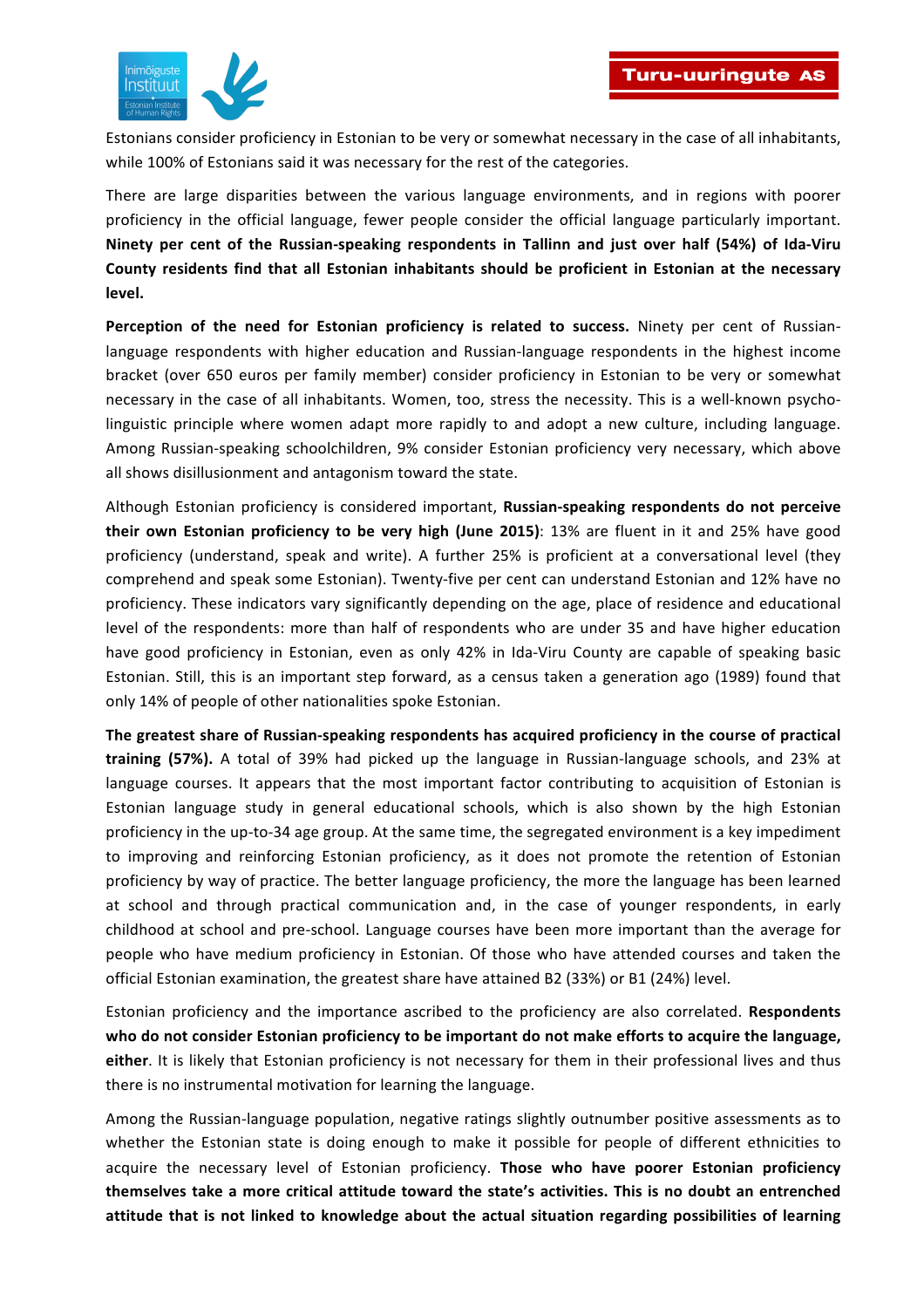

**the language.** While 54% of Russian-speaking respondents outside Tallinn and Ida-Viru County give a positive rating to the government's activity in organizing language learning, the respective figure for Tallinn is 43%, and only 20% for Ida-Viru County. The state's activity is viewed negatively by 58% in Ida-Viru County. Even so, free of charge language courses have been organized for years in Ida-Viru County, and this autumn, over 1,000 people nationwide registered for free Estonian A1 courses. Thus the actual situation and the attitudes do not coincide. The perception as to the state's activity in ensuring language study is very strongly related to whether the respondent feels that their rights have been violated in recent years on ethnic or linguistic grounds. Thus the negative attitude toward the state's activity is **broader, spanning attitudes on various issues.** 

The degree to which Estonian speakers and Russian-speaking people communicate with each other is of key importance when it comes to integration and avoiding segregation. Twenty-two per cent of the Russian-speaking population has contacts with Estonian speaking people within the family, 35% has contact with Estonian-speakers among other relatives. On the other hand, 63% of respondents have friends and close acquaintances who are Estonian, 63% have Estonian neighbours, and 56% have Estonian co-workers or fellow students. Avocational and business activity seems to remain more centred on native language, on the other hand: only one-fourth of Russian-speaking respondents have Estonians among their fellow participants in hobby activities or sports, while 35% have Estonians among business and cooperation partners.

Estonians have fewer contacts with Russian-speaking people: within the family, 13%; among relatives, 23%; among friends and close acquaintances 53%; among co-workers or fellow students 48%; among neighbours 36%, among business and cooperation partners 23% and among hobby co-participants or fellow sports participants 17%. The higher the language proficiency of Russian-speaking respondents, the more contacts they have with Estonians: 46% of non-Estonians who speak Estonian fluently have Estonians in their family; 53% of them have Estonians among their relatives; 82% among friends and close acquaintances; 84% among co-workers or fellow students; 85% among neighbours; 65% among business or cooperation partners and 56% among hobby and sports co-participants. The correlation here undoubtedly goes both ways: people of other ethnicities who have better Estonian proficiency more easily strike up a relationship with Estonians, and closer relations with Estonians also contributes to improved language proficiency.

In various social situations, Russian-speaking respondents prefer to use mainly Russian, while Estonians **prefer Estonian.** In dealings with their Estonian-speaking acquaintances or co-workers, 69% of respondents use mainly Russian, while only one-fourth prefers to communicate in Estonian. Of the respondents, 72% use primarily Russian to talk with a stranger on the street or service personnel in stores and service establishments, while 84% use primarily Russian to talk to medical workers. Non-Estonians living outside Tallinn and Ida-Viru County are more likely to use Estonian, and the same is true for younger respondents (respondents in the 34 and under group have a fairly equal preference as to language in communicating with friends and co-workers: 48% prefer to use Russian and 43% Estonian). In general, Russian-speaking people do not try to speak more in Estonian where possible or to improve their Estonian ability. They prefer strategies of convenience and will use Russian even if they are fluent in Estonian. Only one-half of respondents who speak other native languages and who deem their Estonian proficiency good use it in communication. Use is marginal among those who rate their Estonian proficiency lower. At the same time, a large share of communication meets the A2 linguistic proficiency level, especially in service situations. Such elementary daily language use would offer important support not only for acquisition of common phrases but also for expanding vocabulary, acquiring new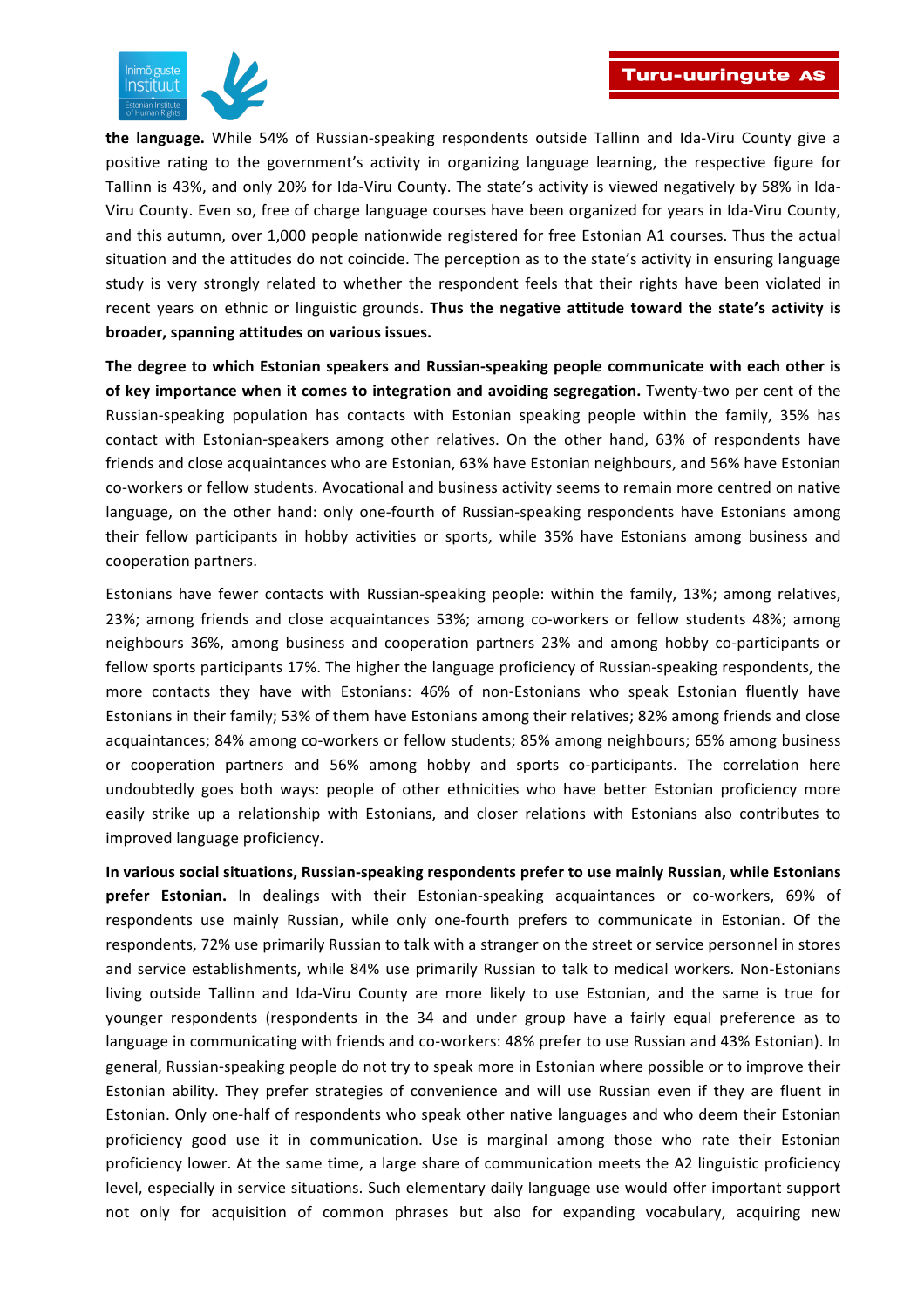

grammatical constructions, reducing one's accent and better understanding conversational partners. On the other hand, ignoring this opportunity feeds learned helplessness, deepening of language deficits and unjustifiable demands that they receive service in their own native language. Such an abnormal situation – where the official language is unable to fulfil the function of the general language of communication and business  $-$  is telling evidence that integration policy has fallen short of its goals.

When it comes to restructuring language study in the education system, the responses from the separate communities bear both differences and commonalities. Fifty per cent of respondents consider it very necessary or somewhat necessary to make a 60% transition to Estonian-language instruction at upper secondary schools, but 38% consider it somewhat or completely unnecessary. The youngest respondents (15-24 year-olds) express the greatest opposition (52%) to the reform, some of them have experienced it personally. The situation has apparently developed through a combination of several factors, including segregated behaviour, unjustified criticism of Estonian education policy disseminated by Russian information sources and media, as well as personal negative experiences related to their low competitiveness in Estonian education and vying for job positions, due in particular to low language proficiency. This question was purely political and above all indicates which country's media is the basis for forming one's opinions. Considering that the transition began to be talked about back in 1993 (a generation ago) and the critical number of students in the relevant system is low (under 4,000 students) this can be hardly be painted as a case of state assimilation pressure. It is also clear that proficiency in Estonian would allow students to exit the current segregated environment and be competitive in pursuing further education and vying for jobs. However, these rational arguments have been subsumed by emotive propaganda from Russia.

At the same time, the idea that in future all students could study together in Estonian-language schools, where Russian language instruction would be optional, is supported by most Russian-speaking respondents – in the case of basic school (60%) and in the case of the upper secondary school level (67%). Estonians' support for this idea stands at 81% and 86%, respectively. A broad (beginning in pre-school with Estonian both as a subject and language of instruction) and challenging (B2 level proficiency as a minimum in basic school) solution would be acceptable to the majority of people in Estonian society. Thus there is a key concurrence supported by a number of previous studies. For current students, the more extensive transition to Estonian at the upper secondary school level probably comes too late, and thus the poor proficiency in the official language is compensated for by greater antagonism in society. It should be added that relevant proposals for restructuring the non-Estonian-language part of the education system have been made repeatedly over the last ten years but they have not influenced official education policy.

Above all, poor Estonian proficiency is correlated with the low required level of Estonian in the national curriculum, which does not ensure competitiveness in Estonian society. Only a level of at least B2 enables the ability to draft written Estonian-language documents, general formalized use of language and business; only 60% of upper secondary school graduates attain this level. As only half of basic school graduates go on to upper secondary school, fewer than one-third of Russian school students achieve the minimum level of B2, which also explains the low competitiveness, greater unemployment and resulting disillusionment, more extensive emigration, greater number of offences and many other problems for this community.

In particular, the segregation of Estonia's Russian schools should be emphasized, this being a relic of the Soviet education system. The OSCE High Commissioner on National Minorities has criticized such an education system in the Ljubljana Guidelines on Integration of Diverse Societies 2012, its deleterious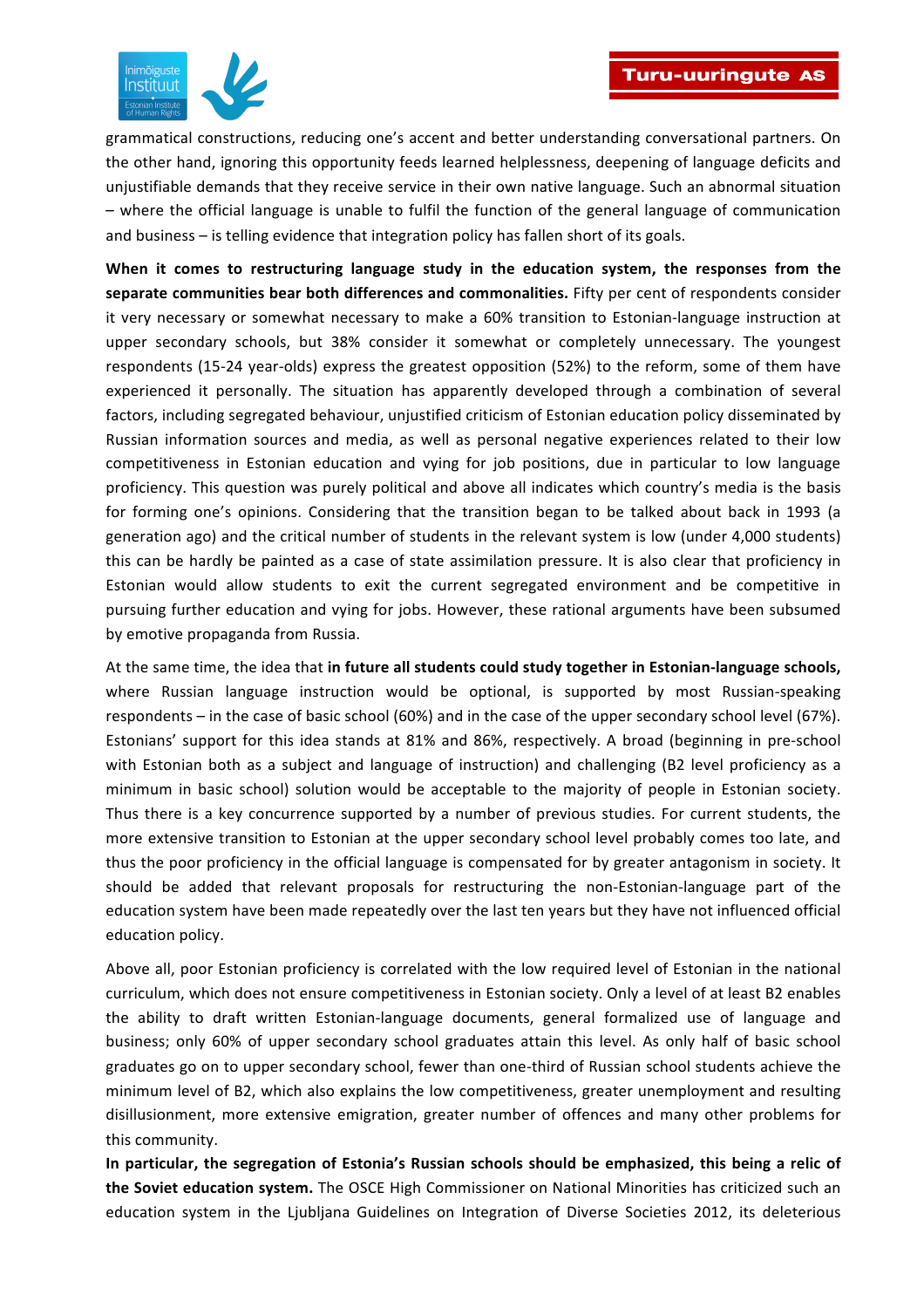

impact on social unity has been analysed in a UNESCO report entitled *The Influence of Education on Conflict and Peace Building* (Smith 2010).

**Russian proficiency** for all Estonian inhabitants is, as expected, considered less important than Estonian **proficiency** – 60% of Russian-speaking respondents consider it very necessary or somewhat necessary; the figure is 44% for Estonians. However, Russian-speaking respondents (90%) consider it important that local government officials, city council members, sales and service staff, medics and teachers be proficient in Russian – i.e. categories of employees who need to communicate with the Russian-speaking population. In particular this is deemed important by Russian-speaking respondents who have to this point grown accustomed to preferring Russian in communication even if they are proficient in Estonian. It is precisely this habit as regards choice of language (and the state's lack of success in establishing the official language as the general language of business and communication) that has led to an artificial demand for Russian proficiency in the service sphere.

To study **cultural and societal integration,** the respondents' knowledge on the following was tested: the animated film character Lotte, Estonian singers, film directors, composers and political parties. Of five questions, 3% of Russian-speaking respondents gave the right answer to all. One-third were unable to come up any correct answers. Estonian parties were most familiar to respondents: 52% of Russianspeaking people of other ethnicities knew that EKRE was not (as of August 2014) one of the parties in Parliament. One-third knew of the most internationally famous Estonian composer currently, Arvo Pärt, and also that the Estonian animated film character Lotte was a dog. Pop singer Uku Suviste was less known (24%) and only a few were able to identify Elmo Nüganen as director of the film 1944. In comparison, Estonian respondents' figures: 89% knew that Uku Suviste had not represented Estonia at Eurovision, 87% knew who Arvo Pärt was and that EKRE was not in Parliament. 78% knew what animal Lotte was and 62% identified Nüganen as the director of 1944. Thus 48% of Estonian respondents knew all five right answers, 25% knew four of five, 14% answered three correctly, 10% answered two correctly and 2% got one right answer. Thus knowledge about Estonian society and cultural life varied extremely widely among Estonian-speakers and the Russian-speaking population, which shows the persistent segregated state of the Russian population. The most effective way of exiting this situation is to learn the Estonian language: of the responses from people proficient in Estonian, more than half were correct.

**When international news stories develop, Russian-speaking respondents say they trust Russian Federation media channels significantly more than Estonian ones. Often the countries' media take opposing positions in terms of news selection and the content transmitted.** Thirty-three per cent of the respondents favour Russian channels, only 5% Estonian channels. Twenty-four per cent puts stock in both to some degree, but 26% say they do not trust the information from either. This shows that the Russianspeaking population predominantly lives in a different information space, one that is in opposition to Estonia, and that social integration is marginal in Tallinn and Ida-Viru County. Trust in the Russian media is very clearly related to the respondent's place of residence: close to half of the Russian-speaking respondents living in Ida-Viru County (49%), 26% of Tallinners and 21% of those living elsewhere in Estonia trust the Russian media more. Of Russian citizens, 48% trust the information originating from the Russian media, as do 35% of respondents with undetermined citizenship and 25% of Russian-speaking Estonian citizens.

The information channels consumed determine the information received and its bias. The most important information channels for Estonia's Russian-speaking population are Russian TV channels and PBK, Estonians' information space is made up of various Estonian-language sources: TV and radio channels,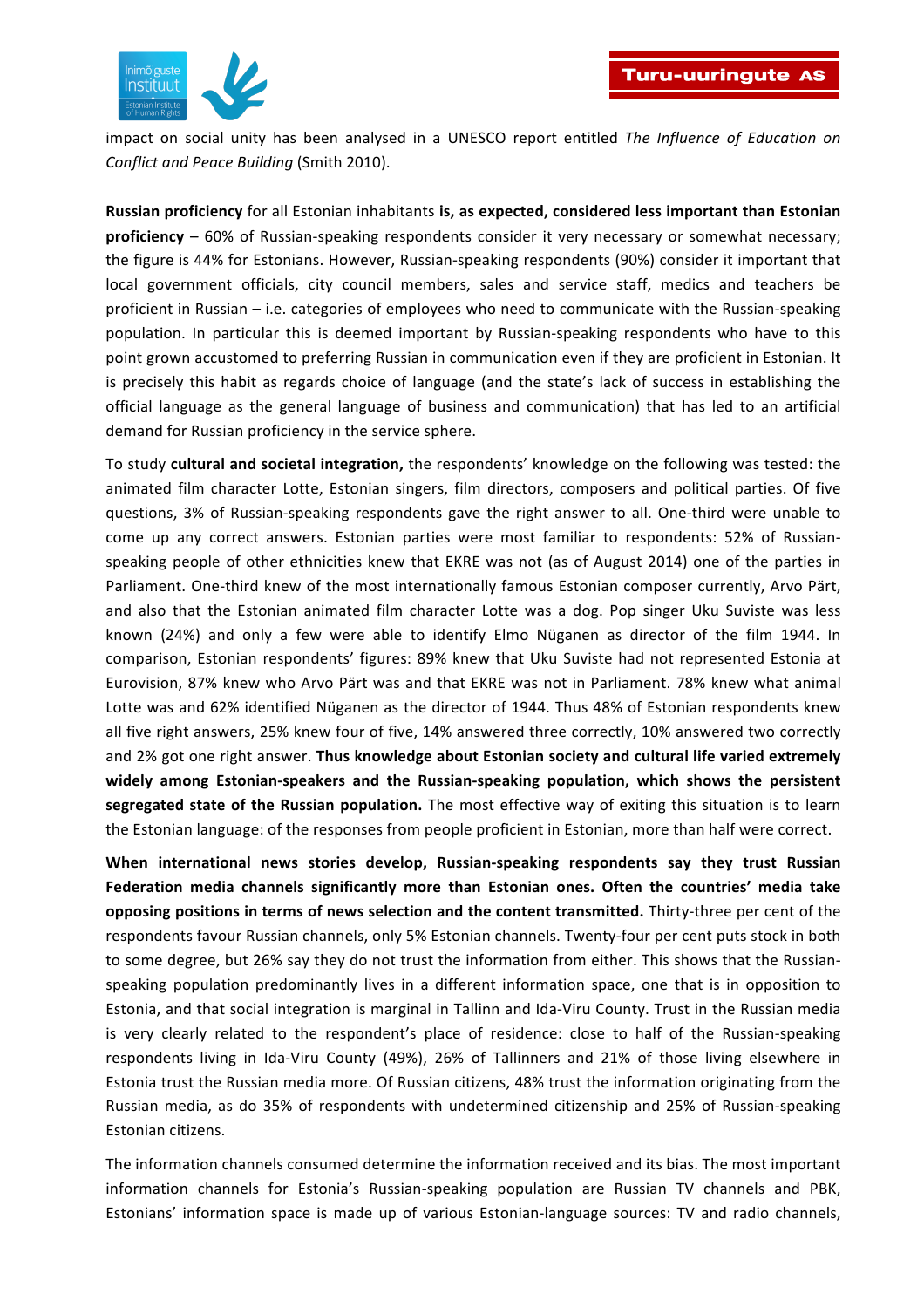

newspapers and the Internet. Estonians only rarely stray into Russian-language information space; Russian-speaking respondents have slightly more contact with Estonian-language information channels (Estonian-language TV channels 35%, Estonian-language information websites 23%). Thus the information sources used by the Estonian- and Russian-speaking communities are predominantly different. The information space is characterized by extensive language-based segregation that results in **differentiated and opposing mindsets and views.**

There is a very clear correlation between language proficiency and trust placed in Estonian TV and other Estonian TV channels. The lower Estonian proficiency, the lower the trust in these channels.

Most Russian-speaking people avoid taking categorical positions on issues related to security and **foreign policy.** Most Russian-speaking respondents prefer to remain aloof on the topic of the current, ongoing conflict in eastern Ukraine: 49% do not support either side. Yet the supporters of the Russiabacked separatists hold a clear edge over those who back the central government in Kyiv (8%). The greatest contingent of Russian citizens support Russia in this conflict (37%). In Ida-Viru County as well, support for Russia is higher than the average  $-$  36% (this is partially due to the higher percentage of Russian citizens among the region's population). Estonians' sympathies lie clearly with Ukraine: Kyiv's central government is supported by 65%, the separatists by only 1%. Twenty-three per cent do not support either side. The opinion on the Ukraine-Russia conflict is related to which media space the respondents reside in. The Russian-speaking respondents who consider information obtained from Estonian TV channels as important show a slightly greater than average support for Ukraine and less support for separatists and Russia.

A total of 39% of Russian-speaking respondents support the position that Ukraine's predominantly Russian-speaking regions should be part of Russia and 35% say Russia has the right to have influence throughout the entire former Soviet Union. Only 19% agree with the statement that Russia is committing aggression in eastern Ukraine and that Ukraine has the right to defend itself against such aggression. The attitude of Estonian-speaking respondents toward these four statements is the opposite: 95% supports the right of Ukraine to territorial integrity: 79% do not accept Ukrainian territory with Russian-speaking population to be annexed by Russia; 89% deny Russia's claim that it should have influence throughout the former Soviet Union and 91% considers Russia the aggressor and believes Ukraine has the right to defend itself.

The Russian-speaking population does not consider potential Russian aggression against Estonia as very likely: in August 2014, 56% considered Russian aggression against Estonia to be completely unlikely. By June 2015, their percentage had grown to 75%. At the same time, 7% of Estonians considered military aggression on the part of Russia against Estonia very likely and 33% considered it somewhat likely. Based on the assessment of the threat from Russia, measures for protecting Estonian national security are also seen differently by the respective linguistic communities. Whereas 83% of Estonians support a greater NATO presence in Estonia, only 19% of Russian-speaking people of other ethnicities do, and 62% of Russian-speakers oppose a greater NATO presence.

The attitudes of the two linguistic communities toward Russia's compatriots policy – which is intended to  $increases$  influence among Estonia's Russian-speaking community  $-$  are completely opposite. Russianspeakers predominantly support compatriots policy while Estonians do not.

The Russian-speaking community continues to be reluctant to acknowledge the occupation of Estonia **by the Soviet Union.** Entirely 46% of Russian-speaking respondents said in August 2014 that Estonia voluntarily joined the USSR in 1940, and only 18% considered the reason that Estonia ended up a Soviet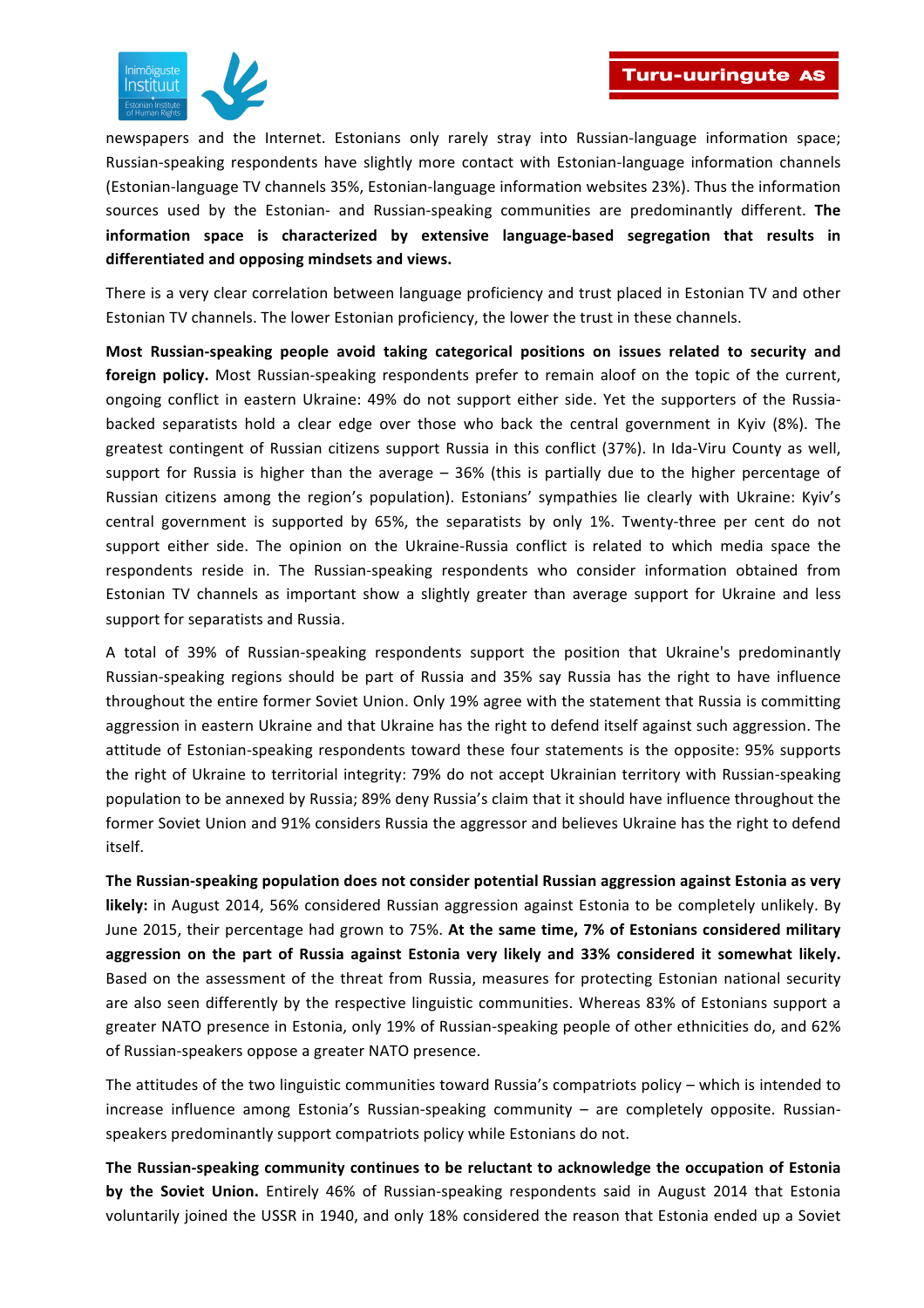

republic to be the military occupation. Thirty-six per cent of Russian-speaking respondents refrained from taking a position on the matter. The reason can hardly be lack of knowledge in the area; it is a specific attitude that is clung to, something that is part of their identity as it has developed. The study shows that in opinions on security policy as well, Estonian-speaking and Russian-speaking respondents have little common ground; their views are mostly opposing. This also shows the general divide in mindset and lack of integration between these groups in society.

## **4.2 Recommendations**

The study highlights a number of deficits in the field of language, education, media and security policy, and also discloses regional development gaps and disparities. A policy for Ida-Viru County should be developed separately with the language environment purposes of ensuring use of Estonian and guarantees for human rights related to education and meeting related obligations.

Awareness of linguistic human rights and associated obligations should be raised among the Russianspeaking population, who are currently not sufficiently informed about these areas and, influenced by Russian Federation media and news, tends to consider inconveniences to be outright discrimination. Media policies oriented at the Russian community are currently marginal. It is necessary to engage the Russian community positively and involve them in Estonian-language media by including the media content in school curricula.

As respondents see it, Estonia's Russian schools require further qualitative steps to intensify integration processes, ensuring that graduates of Russian-language schools have the fundamental right to enjoy equal opportunity. Respondents say that unified schools would be suitable for this purpose. Such schools would allow both Estonian and ethnically Russian students to study together and thereby increase the integrative function of the Estonian language and prevent segregation. Views on Estonian-language preschools as a preparatory level for the unified school are positive. To attain this, curricula will have to increase the amount of the Estonian language above all as a language of instruction, at the same time increasing requirements in the national curriculum to B2 language proficiency level as the minimum. The Russian school curriculum should not lag behind when it comes to acquisition of Estonian culture and literature. An integrated educational system should be established, enabling and facilitating students graduating from a level of study to make the transition to Estonian-language schools. The current system, segregated on the basis of language, requires more thorough analysis as to whether reforms should not be launched immediately at the primary school and secondary school level.

**Estonian proficiency does not lead by itself to use of Estonian. This is partly because the parallel** possibility that exists for conducting business and relations in Russian. This results in a Russianlanguage comfort zone that is segregated and distant from Estonians' society. To avoid deepening learned helplessness syndrome and language deficits, it is necessary to prioritize predominant use of **Estonian in everyday relations and business. In the legislative field, a number of norms in the Language** Act and other legal acts governing language must be refined and updated.

The language-based segregation in Estonian society, expressed in separate media and information spaces, cultural and social knowledge, attitudes on security policy and foreign policy and other aspect, is an increasing challenge. Eliminating segregation must be made a priority in integration activities and should ensure that communication and business is conducted in the official language, Estonian.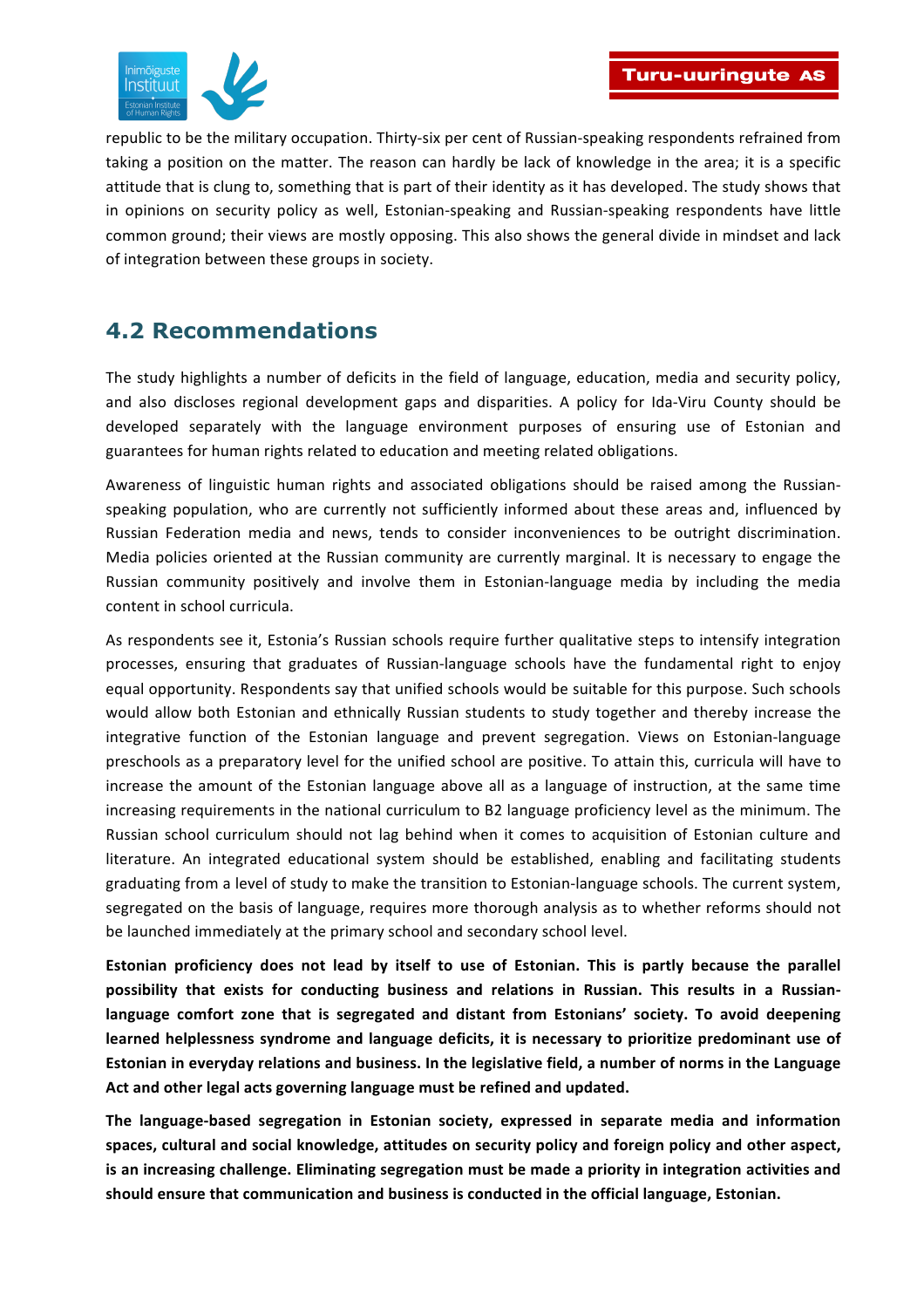

## **SOURCES CITED**

AGER, D. 1999. *Identity, Insecurity and Image. France and Language*. Multilingual Matters.

ALFREDSSON, G. 1990. *Report on Equality and Non-Discrimination: Minority Rights*. Strasbourg: Council of Europe.

CALVET, L.-.J. 1987. *La guerre des langues et les politiques linguistiques*. Paris.

De VARENNES, F. 1996. *Language, Minorities and Human Rights.* The Hague; Boston; London: Martinus Nijhoff Publishers.

ERIKSON, E. 1968. *Identity – Youth and Crisis*. Faber.

GIDDENS, A. 1984. *The Constitution of Society*. Cambridge: Polity Press.

IM 2011 = *Integration Monitoring 2011*. Lauristin, M. et al. Estonian Ministry of Culture.

IM 2015 = *Monitoring of Integration in Estonian Society 2015*. Study report. Kallas, K. et al. Estonian Ministry of Culture.

KAPLAN, R., BALDAUF, R. 1997. *Language Planning from Practice to Theory*. Multilingual Matters.

LIEBKIND, K. 1996. Social psychology and contact linguistics. – Goebl et al. (eds.). *Kontaktlinguistik. Contact Linguistics. Linguistique de contact. Ein internationales Handbuch zeitgenössischer Forschung*. Berlin; New York: Mounton de Gruyter, 41–48.

LO BIANCO, J. 1987 *Language Policies in Australia*. Melbourne.

O'RIAGAIN, P. 1997. Postmodernity and Language Policy: A Need to Refocus? – *Sociolinguistica*, 11, 16–28.

OZOLINS, U. 1994. Upwardly Mobile Languages: the Politics of Language in the Baltic States. – *Journal of Multilingual and Multicultural Development*, Vol. 15, Nos 2–3, 161–169.

OZOLINS, U. 2003. The Impact of European Accession upon Language Policy in the Baltic States. *Language Policy*

PHILLIPSON, R. 2003. *English-Only Europe?. Challenging Language Policy*. London; New York: Routledge.

RANNUT, M. 2001. Eesti kirjakeel ja selle kvaliteet. – *Language planning conference on 18-19 November 1999. Eesti Keele Instituudi Toimetised, 8.* Tallinn: Institute of the Estonian Language, 75– 101.

SIEMINSKI, G. 1997. *Education rights of minorities: the Hague Recommendations. Working Paper*. Commission on Human Rights. Sub-Commission on Prevention of Discrimination and Protection of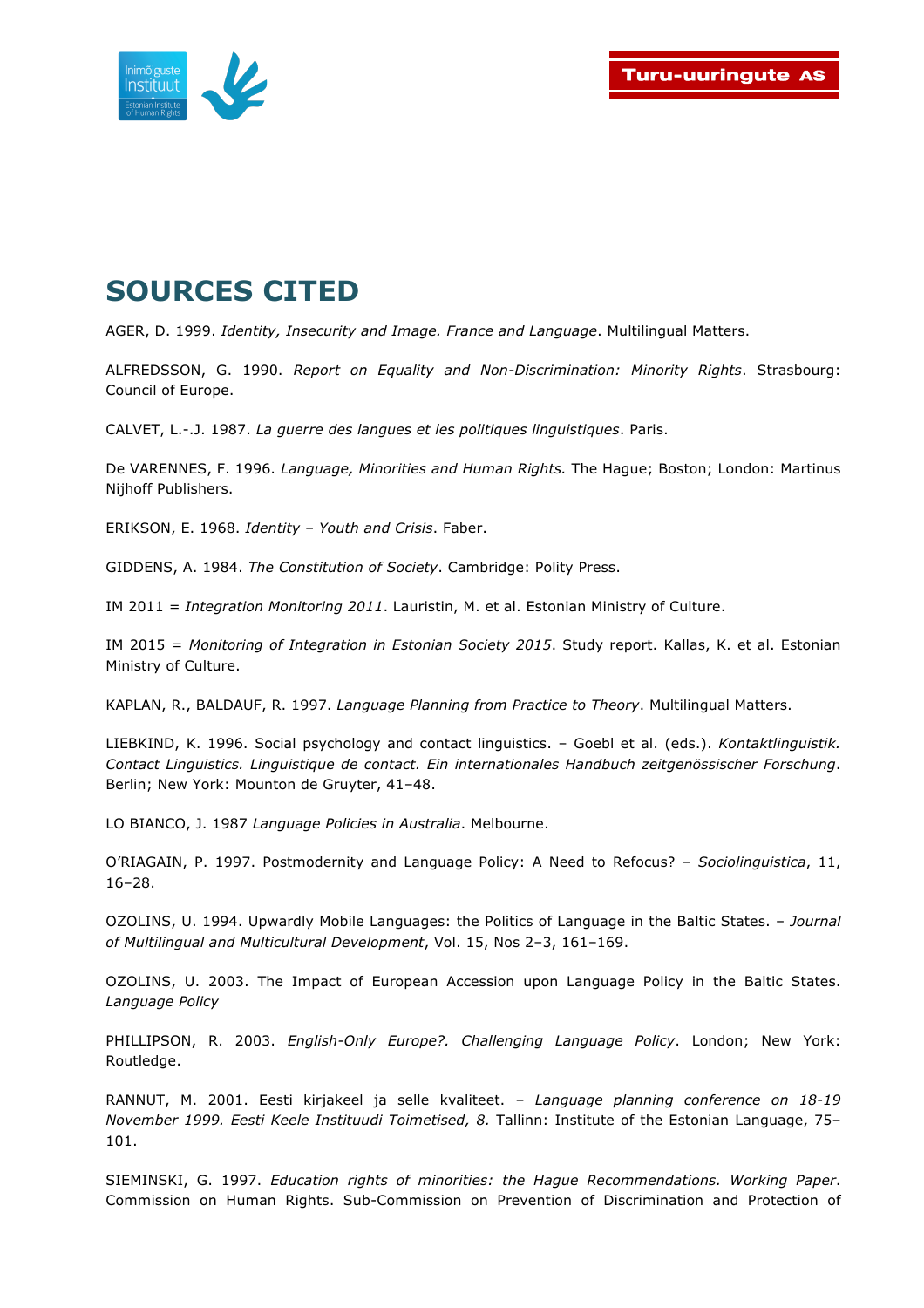

Minorities. Working Group on Minorities. Third session, 26–30 May 1997. E/CN:4/Sub.2/AC.5/1997/WP.3.

SKUTNABB-KANGAS, T. 2000. *Linguistic Genocide in Education – or Worldwide Diversity and Human Rights?* Mahwah, New Jersey: Lawrence Erlbaum Associates.

SKUTNABB-KANGAS, T., PHILLIPSON, R. 1994. Linguistic human rights, past and present. – T. Skutnabb-Kangas, R. Phillipson (eds.) *Linguistic Human Rights: Overcoming Linguistic Discrimination*. Berlin; New York: Mouton de Gruyter, 71–110.